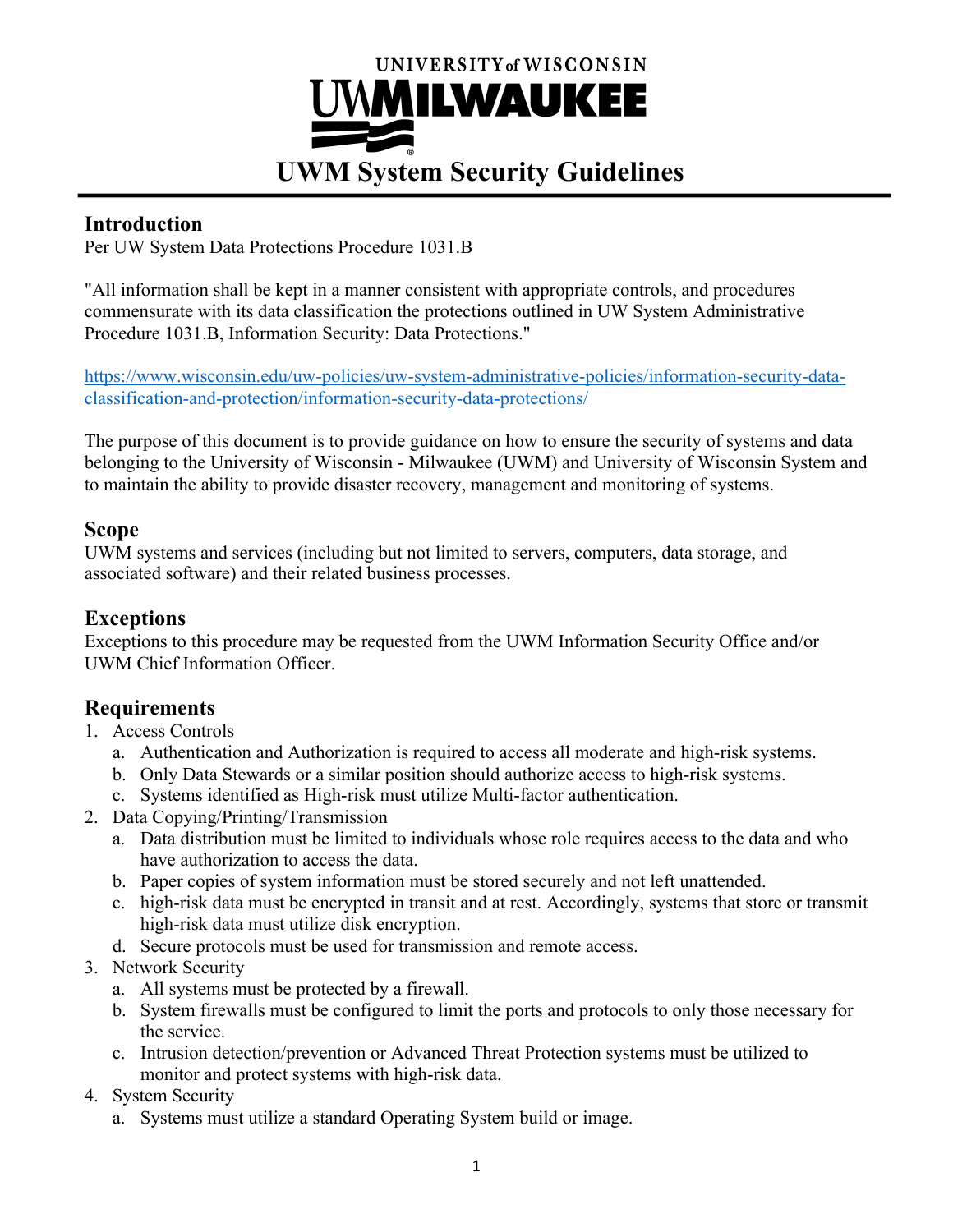- b. Systems must be managed and monitored by an IT management application. E.g. SCCM, JAMF, RH Satellite.
- c. Systems containing high-risk data must have a defined and justifiable patch window.
- d. Services with multiple servers or operating systems must create and maintain documentation containing dependency, network, and interaction specifications.
- e. Systems containing high-risk data must send log files to a central logging service.
- f. Major systems must have central monitoring and alerting.
- g. Systems containing high-risk data must have their system information recorded within CIO approved asset management systems.
- h. Operating Systems must be joined to a central credential store.
- 5. Physical Security
	- a. Systems containing high-risk data must be located in secure locations.
	- b. Systems should have their interactive user-sessions locked or logged-out when unattended.
- 6. Data Storage
	- a. Systems containing high-risk data must be stored in an UWM CIO or UW-System Administration approved cloud service or data center.
	- b. Individuals and departments must not select storage providers or technologies without institution or UW System approval.
	- c. UWM systems containing high-risk data require Encryption.
- 7. Backup/Disaster Recovery for major high-risk systems
	- a. Backups of systems must be made on a regular basis.
	- b. Backups must be tested on a regular basis.
	- c. Backup media for high-risk data must be encrypted and stored securely.
- 8. Disposal
	- a. Systems that are beyond their securely-supportable lifetime should be removed from service.
	- b. Systems that are removed from service must have their data securely destroyed on-site or through a bonded disposal service.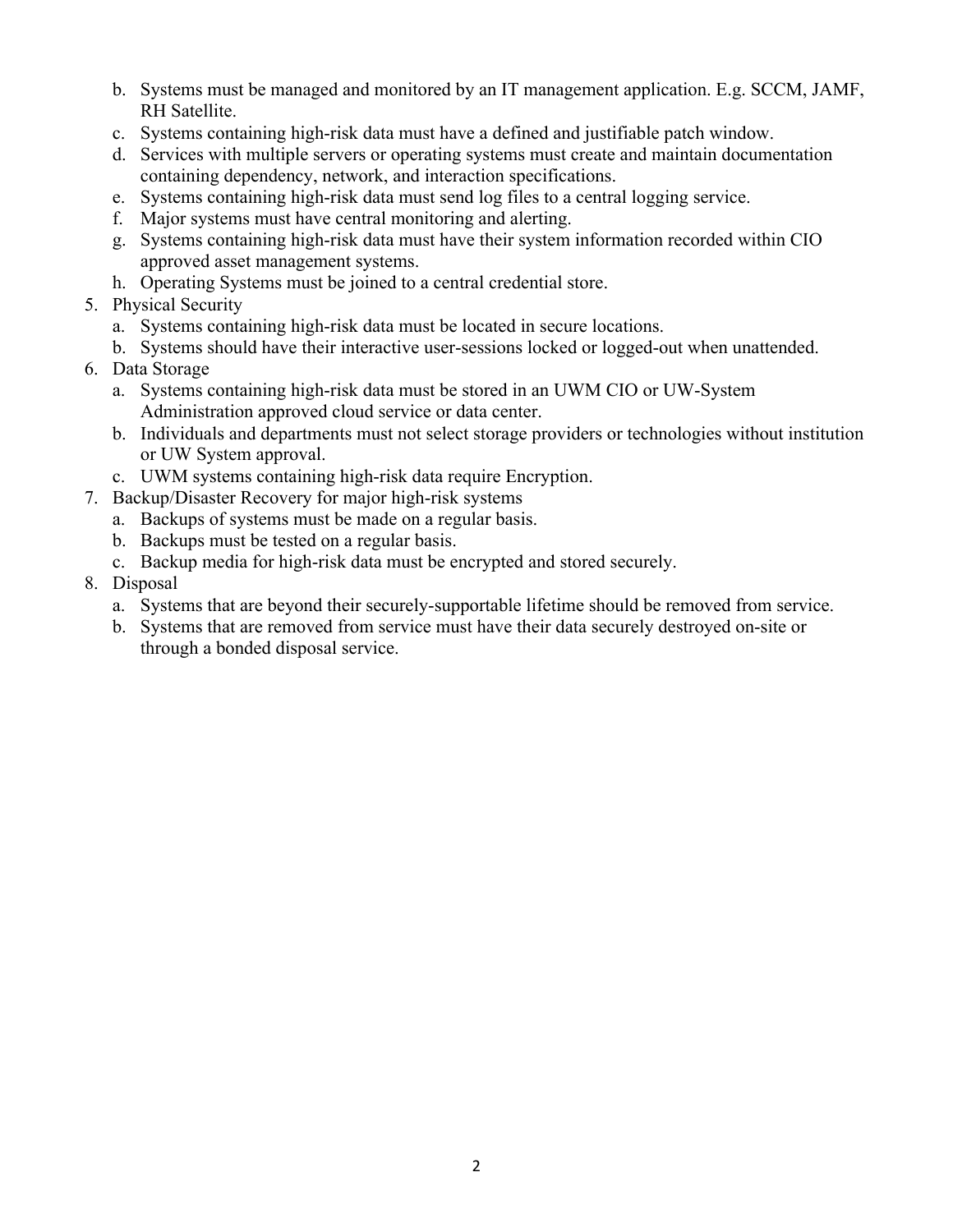### **Definitions**

- *Access: The physical or logical capability to interact with, or otherwise make use of information resources.*
- *Approved: Documented approval of UWM CIO or their delegate.*
- *Authentication: Is the process of validating a credential and associating the enclosed identity attributes with a session. A credential may contain a verifier, or it may require collecting a verifier at runtime. A runtime verifier may be single-factor or multi-factor. Single-factor is most commonly a secret key (a password), multi-factor requires use of at least two different methods for verification.*
- *Authorization: Is the technical step of allowing or denying access to resources based on business rules created by the service owner. The business rules are generally expressed as access control lists that leverage identity attributes that are defined and maintained by the enterprise. There is wide variety in the architecture and style of expressing, mixing, and optimizing identity attributes, roles, privilege, and access control lists (ACLs) for efficient management of authorization across the enterprise.*
- *Backup: Copy of files and applications made to avoid loss of data and facilitate recovery in the event of a system failure.*
- *Change: Any addition, modification, update, or removal of an Information Resource that can potentially impact the operation, stability, or reliability of a UWM network or computing environment.*
- *Computer: An electronic device for storing and processing data. (Laptop, Desktop, Tablet, Server).*
- *Control: A safeguard or protective action, device, policy, procedure, technique, or other measure prescribed to meet security requirements (i.e., confidentiality, integrity, and availability) that may be specified for a set of information resources. Safeguards may include security features, management constraints, personnel security, and security of physical structures, areas, and devices.*
- *Credential: An object that is verified when presented during an authentication transaction. Credentials consist of one or two elements:*
	- *1. Identity Attributes (required): most often just a single identifier (e.g. username) associated with the entity being authenticated. However, in many circumstances, other identity attributes may be required (e.g. assertion of a right to use license fora particular resource).*
	- *2. Verifier (optional as part of the credential, may be provided separately from the identity attributes at authentication time).*
	- *3. The identity attributes contained in the credential are no more reliable than the identification and registration processes that precede it. The relative confidence that may be placed in the information is generally indicated by the level of assurance for the credential.*
- *Custodian: An individual or entity responsible for implementing Owner-defined controls and access to an Information Resource. Custodians include Information Security Administrators, UWM information technology/systems departments, vendors, and any third party acting as an agent of or otherwise on behalf of the UWM.*
- *Custodian of an Information Resource: A person responsible for implementing the information owner-defined controls and access to an information resource. Custodians may include state employees, vendors, and any third party acting as an agent of, or otherwise on behalf of the UWM.*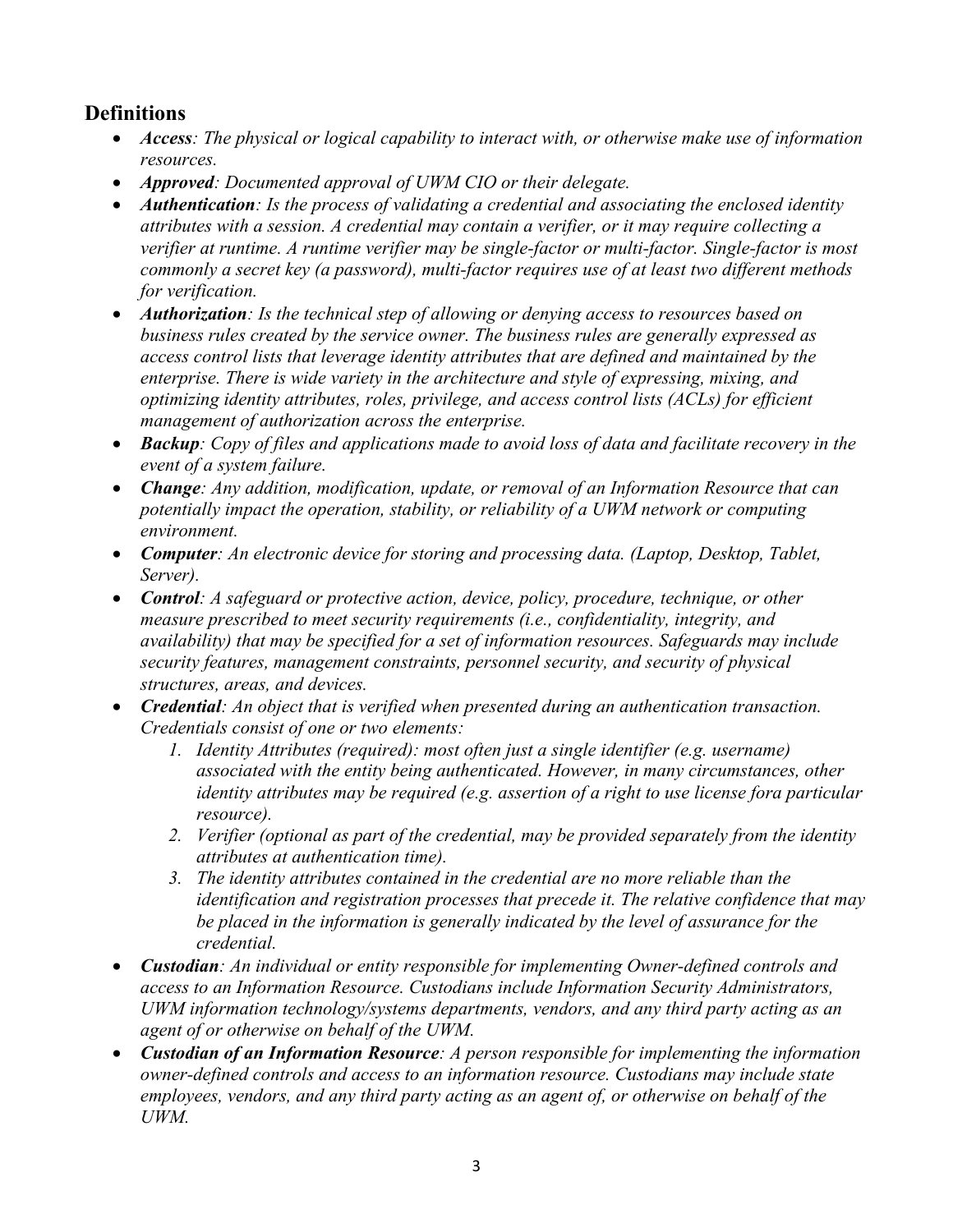- *Data: Recorded data, regardless of form or media in which it may be recorded, which constitute the original data necessary to support the business of the UWM or original observations and methods of a study and the analyses of such original data that are necessary to support Research activities and validate Research findings. Data may include but is not limited to: printed records, observations and notes; electronic data; video and audio records, photographs and negatives, etc.*
- *Decentralized Areas: UWM business units, departments, or programs outside of University Information Technology Services that manage or support their own information systems.*
- *Digital Data: The subset of Data (as defined above) that is transmitted by or maintained made available in, electronic media.*
- *Encryption: The conversion of plaintext information into a code or cipher text using a variable, called a "key" and processing those items through a fixed algorithm to create the encrypted text that conceals the data's original meaning.*
- *Firewall: A software or hardware device or system that filters communications between networks that have different security domains based on a defined set of rules. A firewall may be configured to deny, permit, encrypt, decrypt, or serve as an intermediary (proxy) for network traffic.*
- *Information: Data organized, formatted and presented in a way that facilitates decision making. All information is data.*
- *Information Resources: Any and all computer printouts, online display devices, mass storage media, and all computer-related activities involving any device capable of receiving email, browsing Web sites, or otherwise capable of receiving, storing, managing, or transmitting data including, but not limited to, mainframes, servers, personal computers, notebook computers, hand-held computers, personal digital assistants (PDAs), pagers, distributed processing systems, network attached and computer controlled medical and laboratory equipment (i.e. embedded technology), telecommunication resources, network environments, telephones, fax machines, printers and service bureaus. Additionally, itis the procedures, equipment, facilities, software, and Data that are designed, built, operated, and maintained to create, collect, record, process, store, retrieve, display, and transmit information.*
- *Information System: The technology (hardware, software, networking and data) people, and processes that an organization uses to manage data.*
- *Integrity: The accuracy and completeness of information and assets and the authenticity of transactions.*
- *Institution: The University of Wisconsin – Milwaukee.*
- *Major system: For purposes of this exercise, a "major system" is one which is critical to the enterprise OR one in which a significant amount of protected data resides, so much so that a breach or compromise of the system would pose a major challenge to the University. Examples include: Student Information Systems (PAWS), Human Resource Systems (AIMS), or Medical Record Systems (Medicat).*
- *Owner: The manager or agent responsible for the business function that is supported by the information resource or the individual upon whom responsibility rests for carrying out the program that uses the resources. The owner is responsible for establishing the controls that provide the security and authorizing access to the information resource. The owner of a collection of information is the person responsible for the business results of that system or the business use of the information. Where appropriate, ownership may be shared.*
- *Password: A string of characters used to verify or "authenticate" a person's identity.*
- *Research: Systematic investigation designed to develop and contribute to knowledge and may include all stages of development, testing and evaluation.*